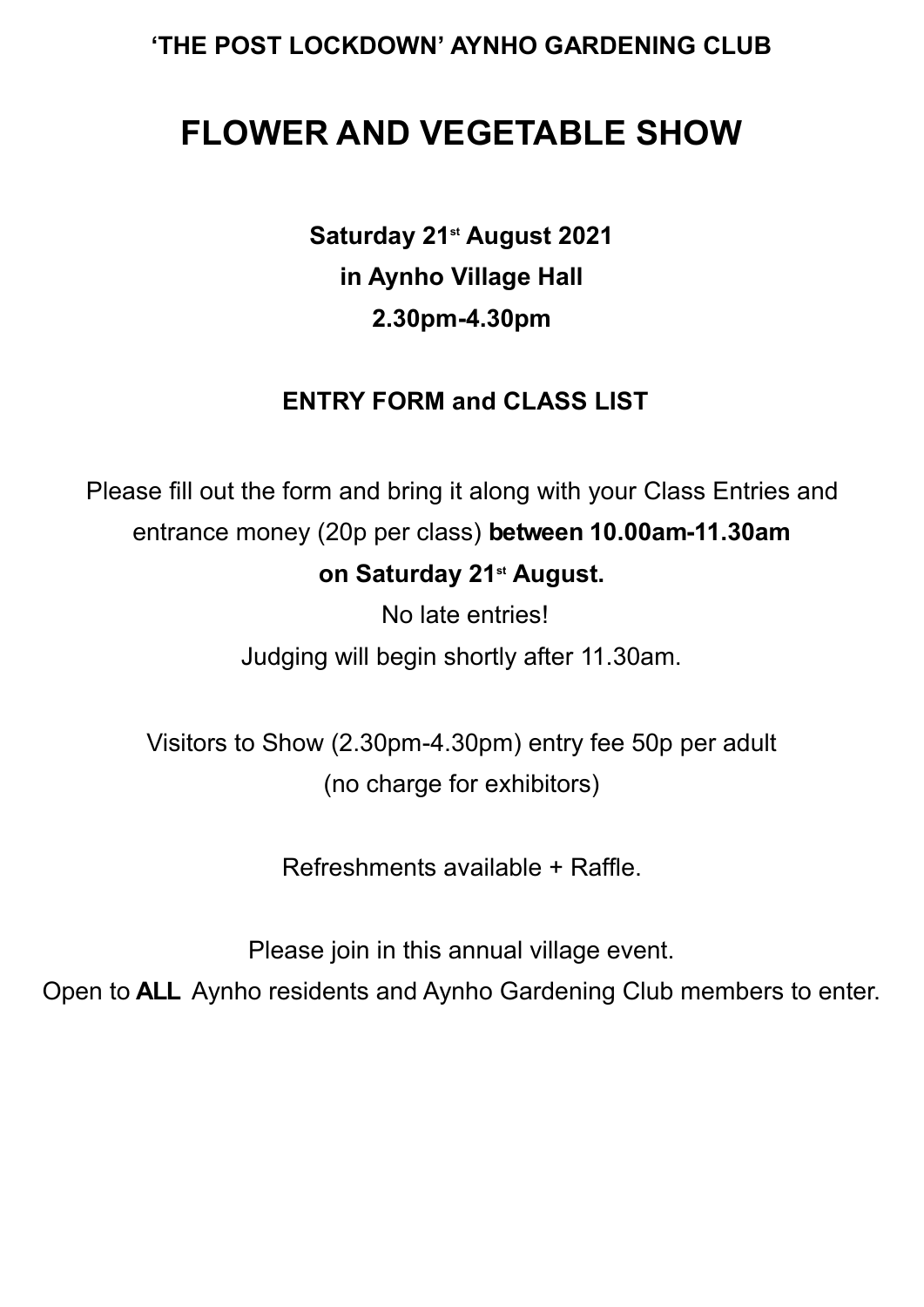#### **CLASSES**

### **FLOWERS**

- Class 1 3 Dahlias (all same type & colour)
- Class 2 Best Specimen Bloom (not a Dahlia or Sweetpea)
- Class 3 Bowl of annual Sweetpeas
- Class 4 A glorious vase or bowl of home-grown flowers (any type): the bigger the better

## **VEGETABLES**

- Class 5 5 Tomatoes all same type (large or cherry)
- Class 6 5 White or 5 Red Potatoes
- Class 7 3 White or 3 Red Onions
- Class 8 5 of your best Beans Runner or French
- Class 9 3 Beetroot
- Class 10 Medley of 5 different Vegetables (1 of each type)

# **FRUIT**

- Class 11 A plate of soft fruit (all one type)
- Class 12 3 perfect Apples of one type (either cookers or dessert)

#### **MISCELLANEOUS**

Class 13 'Your greatest achievement' – anything grown in a pot

#### **All flowers, fruit & vegetables for Classes 1-13 must be home-grown**

#### **HOMECRAFT**

- Class 14 A superbly iced cake (any sort of icing may be used)
- Class 15 A scrumptious looking loaf of bread suitable for a Harvest Festival (not from a packet mix or made in a bread-maker)

#### **CHILDREN'S CLASS**

Class 16 Create a Scarecrow without using plastic (use flowers, vegetables, fruit, cardboard, old clothes etc)

#### **PHOTOGRAPHY CLASS**

Class 17 Lockdown Memories (photograph 7" x 5" max size)

One entry per person per class – entry per class 20p

Prizes for all classes:  $1<sup>st</sup>$  place 50p,  $2<sup>nd</sup>$  place  $30p$ ,  $3<sup>rd</sup>$  place 20p. Prize money can be collected after 2.30pm.